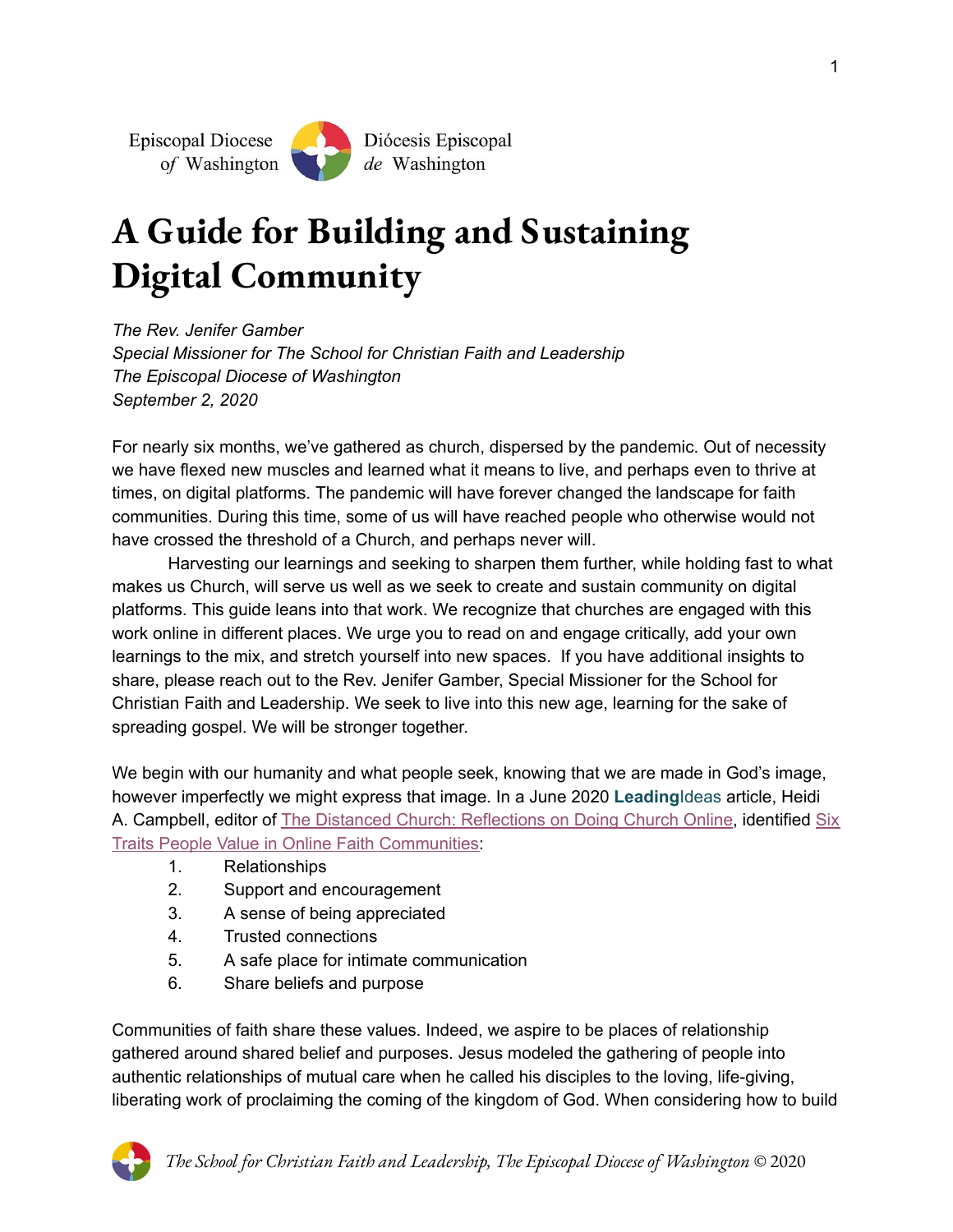community online and move people from viewers to participants, let these six core traits be your guide.

## **Build on Existing Ministries and Translate**

How might we create a stronger sense of community where people know themselves as valued, connected and cared for? We recommend you start where you are. Build on the muscles you have for creating community: (1) name what your community does well and translate those ministries into the digital sphere then by (2) look to see what new possibilities are opened by the digital age. Just as connecting digitally raises barriers for some, it reduces barriers for others.

Using the table below, begin by listing the ministries of your congregation that build relationships; support and encourage others; cultivate trusted connections; and offer spaces for safe conversation and shared beliefs and purpose. List those ministries in Column 1. In column 2 list the value that drives that ministry. What does that ministry hope to achieve? Now, covering the specific ministry, look only at the values. What new ministries would express those values in the digital sphere? (We've begun the list to provide examples.)

| <b>Ministries</b> | <b>Values</b>                            | <b>Digital Expression</b>                                                 |
|-------------------|------------------------------------------|---------------------------------------------------------------------------|
| <b>Ushers</b>     | Welcome to worship,<br>orient newcomers. | Digital worship hosts who<br>post welcome in the chat or<br>Facebook feed |
| Small group       | Deepening relationship,<br>learning      | Zoom gatherings                                                           |
| Foyer group       | Fellowship, relationship                 |                                                                           |
|                   |                                          |                                                                           |
|                   |                                          |                                                                           |

Your next step is to consider how the digital sphere expands your ministry opportunities. What barriers does meeting online lower or remove? Here are some questions to guide you.

1. What ways might technology connect people across generations? [*Examples might be connecting an elder with a family with children, inviting the elder to read a storybook to the children. Or go "old school" and establish pen pals. Children and adults alike love to get mail. I remember our daily family ritual of walking to the mailbox to see what handwritten notes awaited us. Or, if an elder lives alone, invite them to a virtual dinner.*]

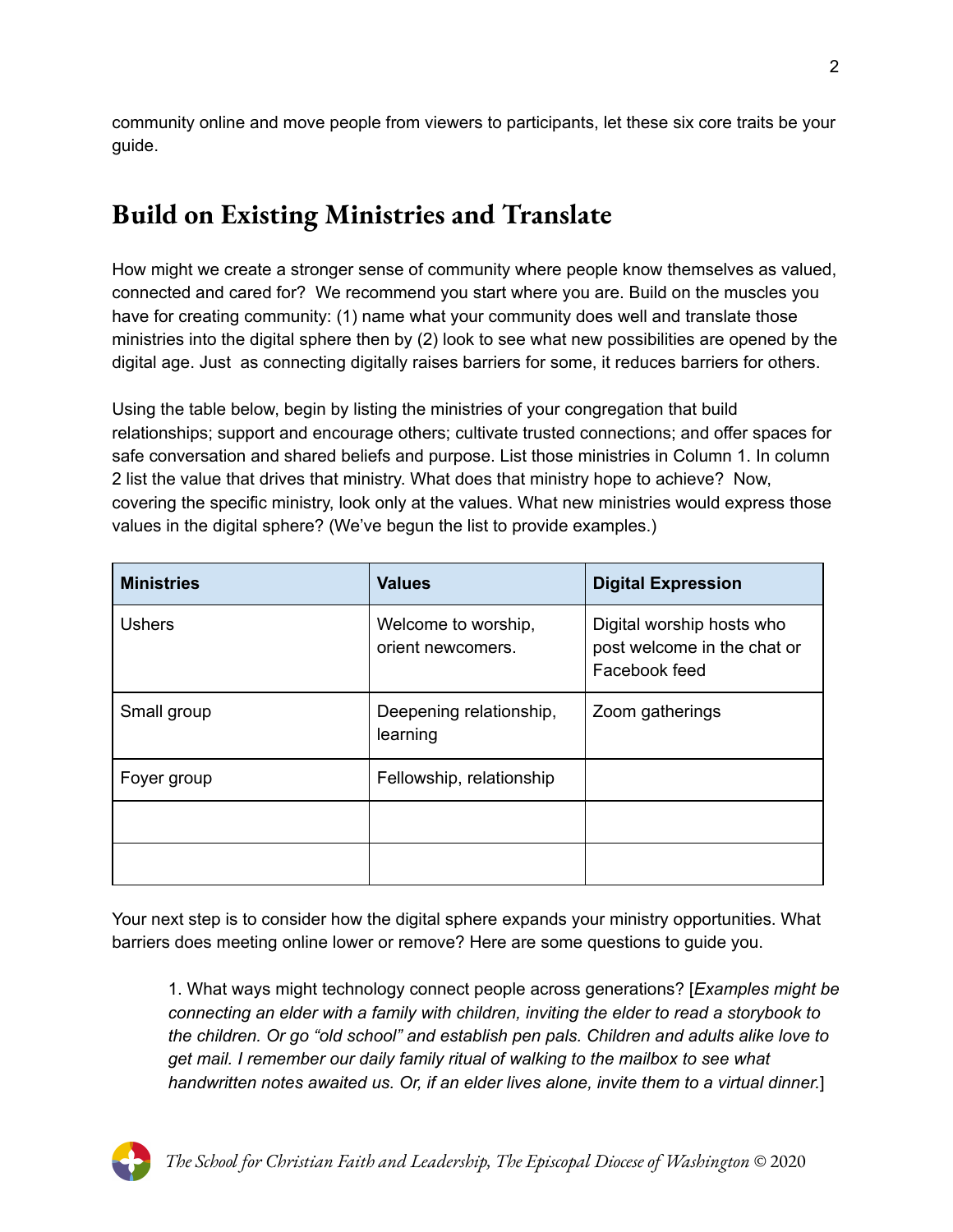2. What ways might technology connect your congregation with the larger neighborhood? [*Sometimes crossing the threshold of a church is a barrier to a visitor. Meeting online removes that barrier. What book might your congregation read and host a community read? What's going on outside your church doors that might make a good topic for a community-wide discussion? Consider hosting such a conversation online and post an invitation on a community listserv.*]

3. How might technology amplify the Sunday sermon? [*The digital sphere offers new opportunities to repurpose your Sunday message. With Canva, create FB and Instagram memes that feature a phrase or image from the sermon during the week. Do videotape your sermon? Cut it into bite-sized 3 to 6-minute pieces and launch over a period of days with the invitation to connect with the rector for more conversation.*]

## **Specific Suggestions for Building Relationships**

Here are some proven practices for building relationships both within your community and with your neighbors that have been gathered from conversations across faith communities:

#### **Create Digital Hosts**

Gather a team of digital hosts who will greet people by name, whether on Facebook or Zoom as they join your worshipping community. Members of your usher, flower, or altar guild may be seeking ministries that engage their desire to contribute in liturgy. (See the end of this document for more about teams.)

#### **Invite Conversation**

The chat box in Zoom and the activity feed on Facebook are natural ways for people to connect, but with the common custom of not chatting during worship, people might need to be encouraged to use the chat generously throughout worship as a way to engage and connect.

#### **Establish Small Groups**

Joining a small group used to be an insider-activity. Today, the barrier to joining small groups has lowered. Consider creating an entry-point small group that relates to the concerns of your surrounding area and posting an invitation to join on your congregation's landing page. For instance, one of our congregations is hosting a community-read of an anti-racism book with a majority of members outside the congregation.

#### **Offer a Digital Connect Card**

Create a digital connect card using Google forms. Never heard of such a thing? A digital connect card is simply a visit card for the digital world. Post a link to your digital connect card in the chat, on the YouTube notes and on Facebook with specific invitations to fill one out. [Here's](https://docs.google.com/forms/d/e/1FAIpQLSedwYa_fE30titF8WCiNeRjv69qFdxFr8wieNjvp_LZMSkngg/viewform) an [example.](https://docs.google.com/forms/d/e/1FAIpQLSedwYa_fE30titF8WCiNeRjv69qFdxFr8wieNjvp_LZMSkngg/viewform)

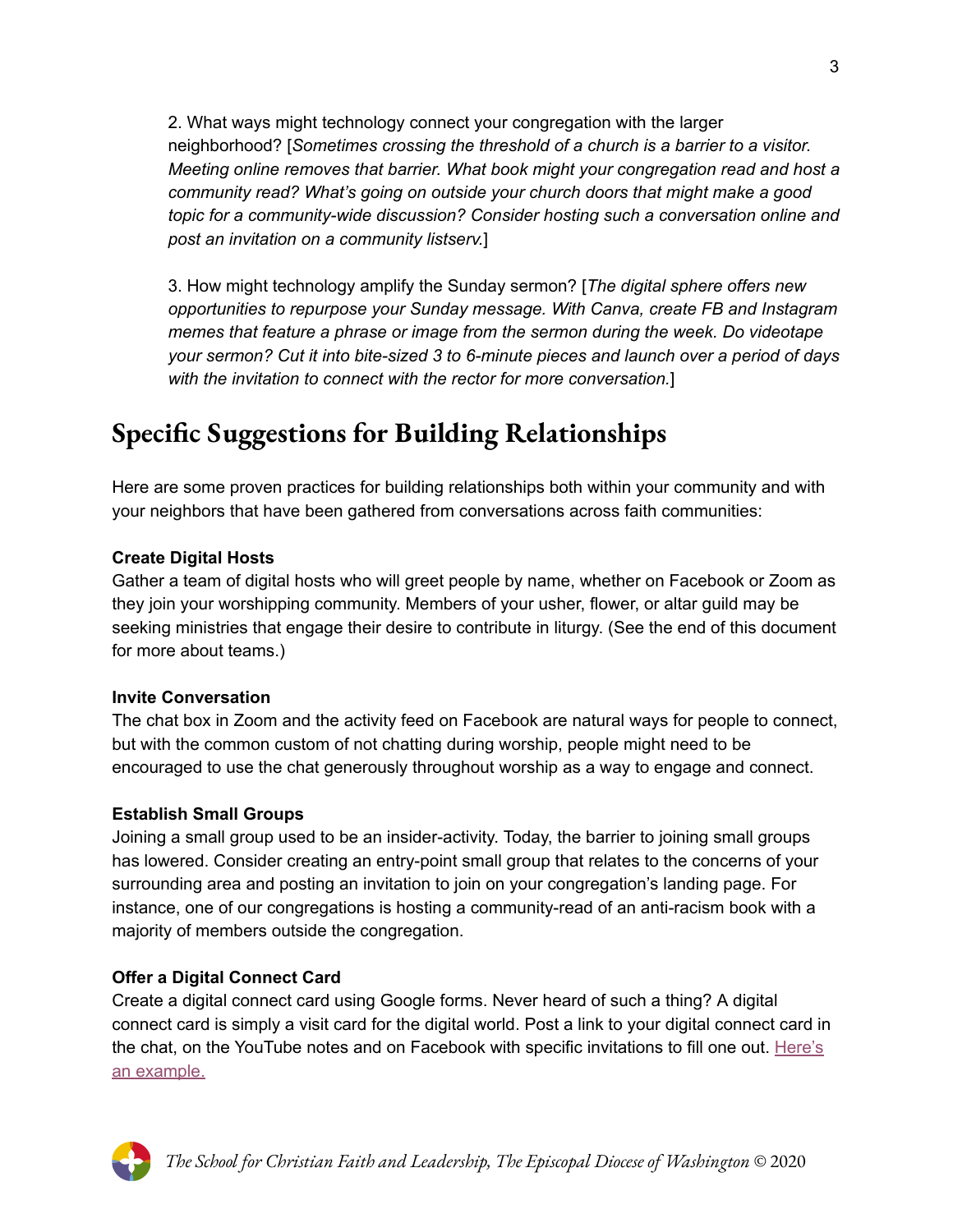#### **Host Casual Conversations**

Remember, people are seeking a place of belonging and relationship. During worship, be prepared to offer specific opportunities for people to connect with your community for information conversation. Do you have a group of people who meet for coffee every week or a few times a month on Zoom or at an outdoor venue while maintaining safe distancing? Do you have people in your community who are open to reaching out to visitors for a casual conversation?

#### **Use the Chat in the FB Feed or Zoom Chat**

During announcements, empower your digital ministry team to share links to events and opportunities mentioned during the announcements. Invite participants to use the chat during the prayers of the people and read those prayers aloud.

#### **Consider Singing and Reflecting**

Music is a vital part of many communities' expression of music. Some people, however, find it awkward to sing alone at home. As you begin your online worship, acknowledge this awkwardness and invite people to sing anyway. Let them know they're not alone. Alternatively, give people an opportunity to engage in another way with the music by offering a question prompt related to the lyrics.

#### **Create and Share Videos of Your Community in Action**

The growing ubiquity of cellphones and computers has made creating videos easier than ever. Create a prompting question and invite your community to upload their answers in video form into a Google drive. Use these videos to create a collage of stories and repost on social media or show on Sunday morning. Remember, people seek to be part of a community that shares purpose and meaning. And for a congregation, that purpose is to be a blessing to God, one another, and the world. Consider a prompting question related to living the Baptismal Promises.

#### **Connect, Connect, Connect**

During the offertory invite people to stay in touch during the week by directing them to your FB or IG accounts. Some congregations follow up their Sunday message on FB and IG with mid-week check-ins related to the call-to-action from their sermon. Engaging with people M-F in the spaces they inhabit such as Facebook or Instagram let them know that you care and that God is with them in those spaces too.

#### **Enhance Pre-Worship Narthex Small-Talk**

If you worship by Zoom replicate small talk in the narthex before worship by sending people into zoom breakout rooms for 5 minutes at a time. Offer a question prompt to get the conversation started. The congregation of St. Lydia's in Brooklyn, who regularly welcomes visitors, practices this type of hospitality.